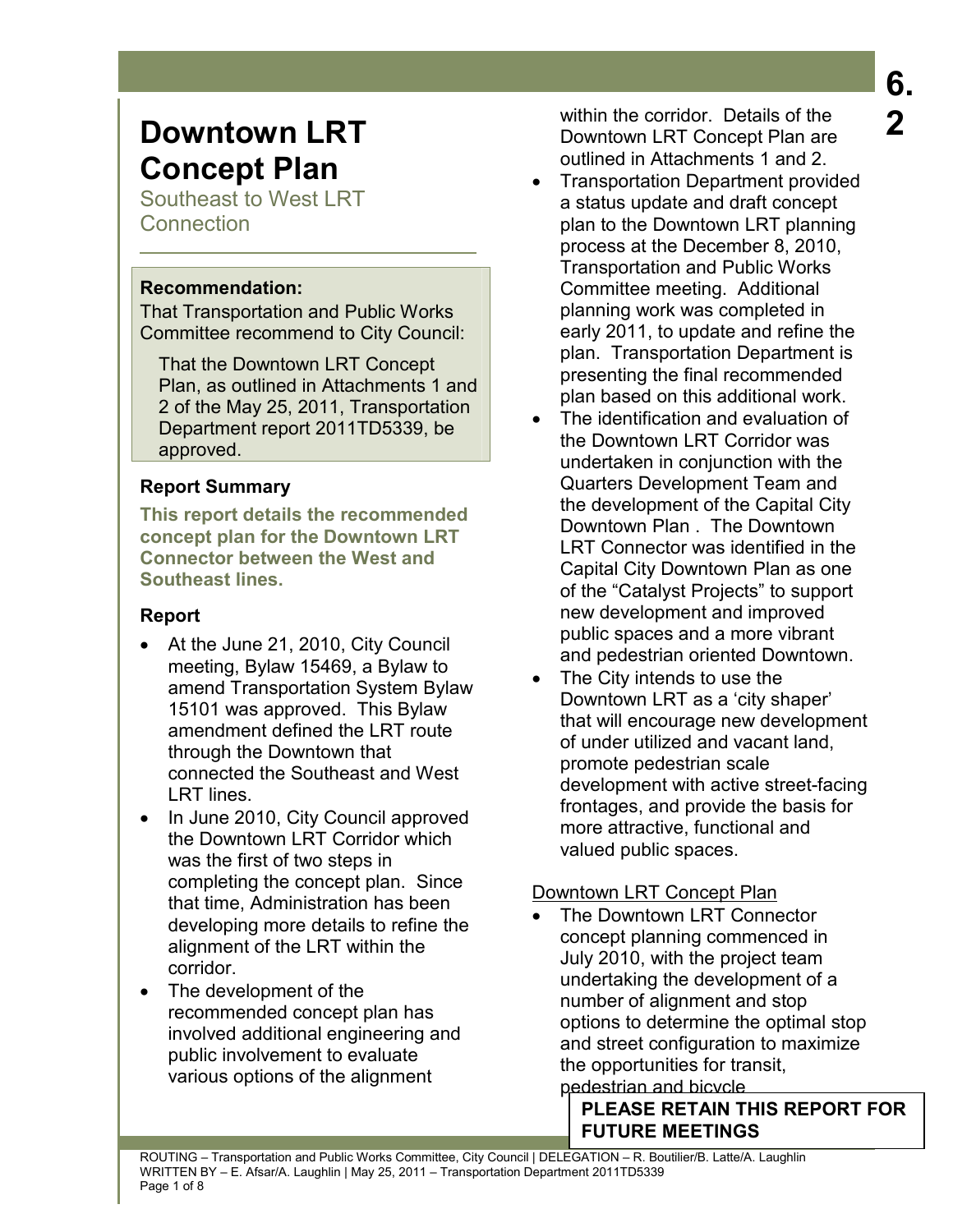improvements. The recommended alignment is for the LRT to continue from the West LRT down the centre of 104 Avenue, along the west side of 107 Street, and along the north side of 102 Avenue connecting to the Southeast LRT.

- The 102 Avenue right of way is narrow, making it difficult to provide the surface LRT, associated stops, and also provide continuous auto travel lanes. To accommodate all the desired modes in the corridor, a corridor hierarchy was developed. This hierarchy outlines the priority of the corridor to be transit, pedestrians, bicycles, and auto, in that order. As a result, the recommended plan includes a combination of one-way auto traffic (eastbound) and two-way bicycle traffic along 102 Avenue.
- The study team conducted consultation with both internal and external stakeholders in early 2011, to refine the plan where required. Changes to the Downtown LRT Concept Plan from what was presented in December 2010 are:
	- The previously named Campus Stop has been moved to 107 Street between 104 and 103 Avenue and is now referred to as 107 Street Stop
	- A single LRT vehicle staging track has been provided on the west side of 107 Street between 102 Avenue and Jasper Avenue
	- A dedicated two-way cycle lane has been provided on 102 Avenue between 107 Street and 99 Street
	- A continuous eastbound traffic lane has been provided on 102 Avenue between 107 Street and 95 Street
- Additional turning movements provided where possible on 102 Avenue
- On-street parking provided on 102 Avenue where possible
- Parking/loading provided between 96 and 95 Street
- Dedicated pedestrian crossing provided west of 95 Street across 102 Avenue
- There are five stops identified in the Downtown section of the LRT. For each proposed stop, various options were developed that focused upon the arrangement at each stop. The options are outlined in Attachments 1 and 2. The following outlines the recommended stop locations and alignment configuration.

### *Warehouse/Campus District*

- The 107 Street stop is located on the west end of Downtown and is to serve the warehouse/campus district, including Grant MacEwan University and NorQuest College.
- The proposed stop is along the west side of 107 Street between 104 Avenue and 103 Avenue. This alignment results in property requirements on 107 Street and 104 Avenue, but provides convenient access for both Grant MacEwan University and NorQuest College. This configuration also provides opportunities for redevelopment on the site in the proximity of the station.
- The proposed staging track is planned on 107 Street, south of 102 Avenue. This track can be used to store additional trains to allow for operational flexibility and will ultimately become part of the future Downtown LRT circulator.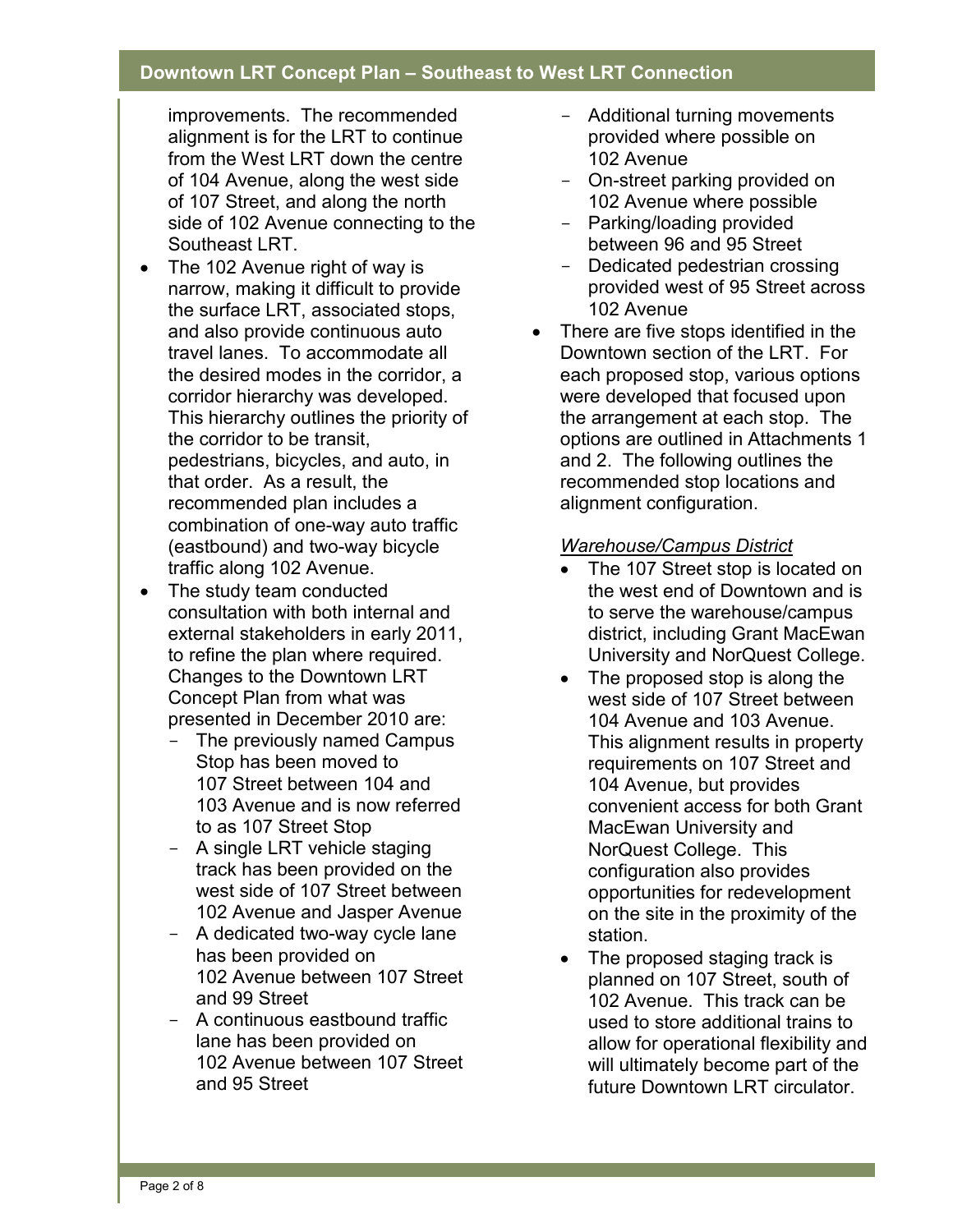- The next stop is located on 102 Avenue, between 105 Street and 106 Street. This provides a stop as far west as possible on 102 Avenue and provides walking links through to Jasper Avenue and Corona Station.
- The 105/106 Street stop is on the north side of 102 Avenue, occupying much of the block between 105 Street and 106 Street. For this block, auto capacity is reduced to one lane eastbound, enabling dedicated bicycle lanes to be provided adjacent to the LRT track. There are partial property impacts at the northeast corner of 107 Street and 102 Avenue.

#### *City Centre West*

- This stop serves the commercial district including City Centre West/East, Don Wheaton YMCA, and Manulife Place. The stop is located on the north side of 102 Avenue with the platform located adjacent to 101 Street. This stop provides connectivity to the commercial core, walking links to Jasper Avenue, interchange with bus service on 101 Street, and future connectivity to the potential Downtown arena/entertainment district.
- The recommended concept plan provides one eastbound vehicle lane from 103 Street to 101 Street. This maintains vehicle access and circulation near this stop.

#### *Churchill Square*

• The purpose of this stop is to offer a direct interchange with the existing LRT line and provide access to the arts and civic district within the Downtown. The proposed stop will be located between 100 Street and 99 Street. This configuration maintains eastbound auto access and provides dedicated two-way bicycle lanes.

• The stop also considers the closure of 99 Street between 102 Avenue and 102A Avenue. The closure would provide further opportunities to improve the public realm, creates a new direct connection to the Churchill LRT Station, and simplifies the intersection configurations on 102 Avenue. The bicycle route along 102 Avenue will be rerouted onto 99 Street and then along 102A Avenue into the Quarters District.

## *The Quarters*

- This stop is on the east end of Downtown serving the Quarters District area and the location was developed in conjunction with the Quarters Development Team. It is located on the north side of 102 Avenue, west of 96 Street, where it provides the greatest opportunity for the LRT to act as a stimulus for redevelopment in the area.
- 102 Avenue would accommodate an eastbound lane between 97 Street and 96 Street. East of 96 Street two-way traffic is accommodated on 102 Avenue and connects to Jasper Avenue as a right-in/right-out. This will provide local access and maintains street parking for the businesses along the block.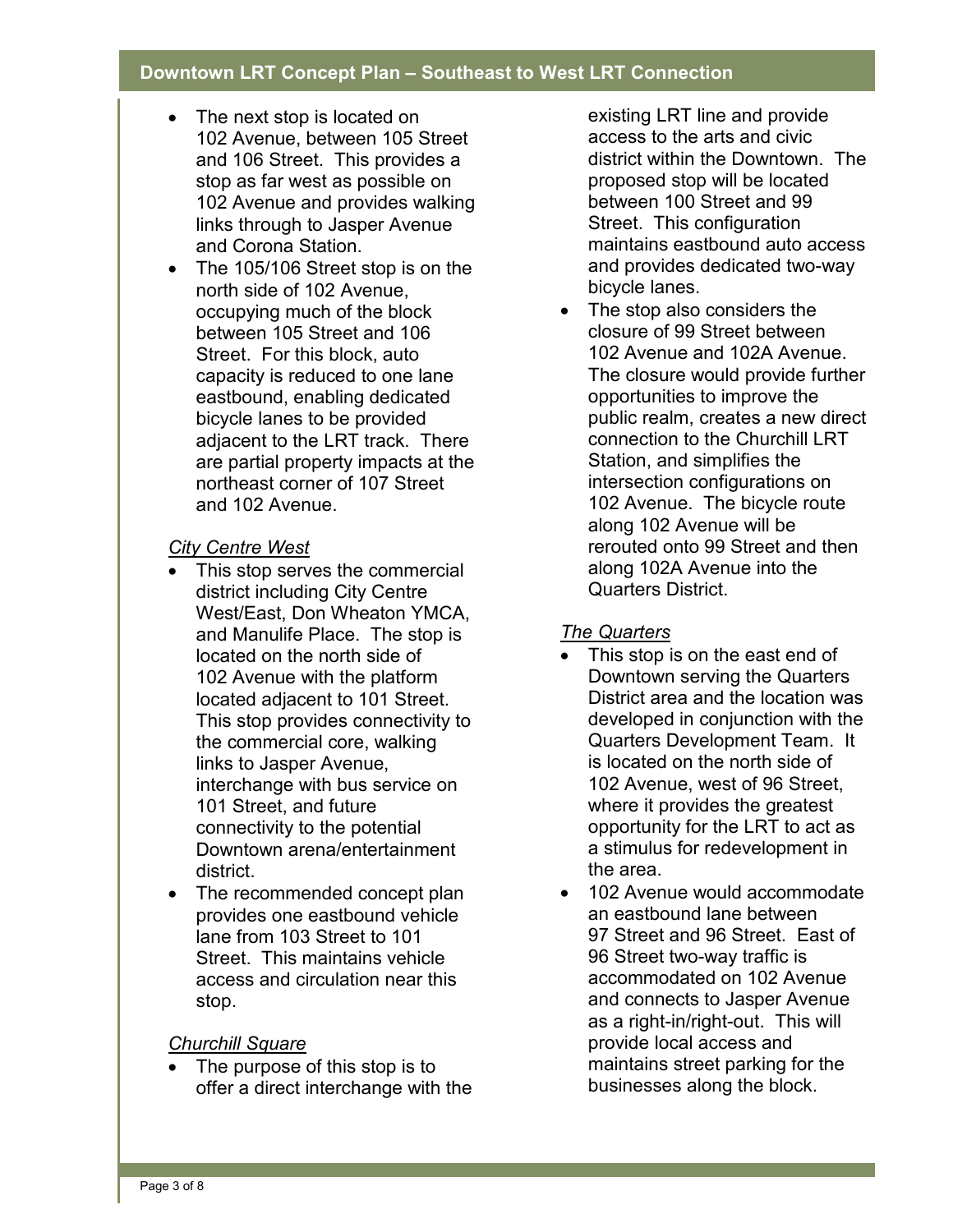#### Property Acquisition

- Minimizing property acquisition has been a guiding principle for the design of the Urban LRT System. However, there are instances where additional property is required to accommodate the system.
- The approach used in assessing property needs involved first examining the potential for a partial taking. Where it was determined that the partial taking required was detrimental to the property or a building was impacted, the entire parcel was identified.
- The property requirements have been outlined in Attachment 2. Typically, a two-year lead time for property negotiations is required in order to allow the owners sufficient time to negotiate an agreement.
- Property is required to accommodate the 107 Street stop, which impacts the property on the southwest corner of 107 Street and 104 Avenue. The 105/106 Street stop impacts a small portion of property along the south side of 102 Avenue. This is currently a surface parking lot. To accommodate two-way traffic on 102 Avenue east of 96 Street, property is required along the south side of 102 Avenue.

#### Traffic/Access Modifications

The road network within the Downtown consists of a typical grid network, providing traffic with multiple routes. The main arterial routes running north/south within the Downtown include 101 Street, 105 Street and 109 Street, the latter providing connectivity to the High Level Bridge over the North Saskatchewan River. In the east/west direction, 104 Avenue and

Jasper Avenue are the main arterial routes into the Downtown.

- Traffic analysis was completed to determine overall adjustments and impacts to traffic movement in the Downtown, related to the introduction of the new LRT. The analysis was developed using model data, updated to reflect the inclusion of the proposed LRT (Downtown, West and Southeast). The road network within the Downtown currently provides an adequate level of service. The inclusion of the future LRT will result in increases in delay and congestion, but within levels found within Downtown centres in other major cities.
- The development of the LRT routes and the use of existing road space within the identified corridors results in reduced traffic volumes within the LRT corridors, with some reassignment of traffic to other routes. The new LRT routes themselves will provide people with improved and new journey opportunities, reducing the reliance of the private car into the Downtown.
- The reduced capacity on 102 Avenue is manageable because of the proximity to corridors such as Jasper Avenue, 103 Avenue and 104 Avenue. 102 Avenue will no longer function as a through arterial roadway and in combination with 103 Avenue, it will operate primarily as an internal circulation roadway west of 100 Street within the Downtown.
- The project team identified that all of 103 Avenue should be converted to two-way operation to provide a more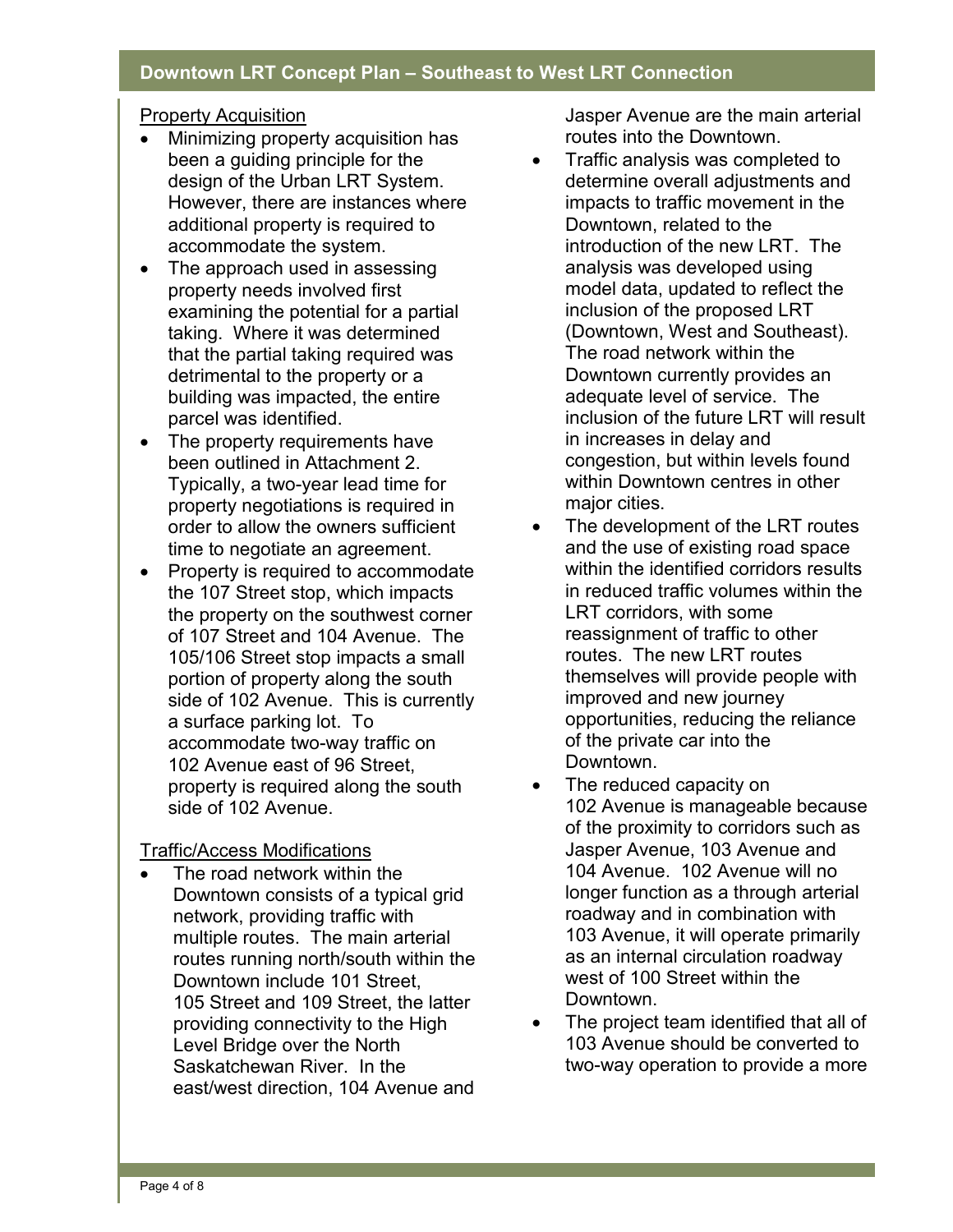complete parallel corridor to that of 102 Avenue.

- Accommodating existing access patterns to businesses are also impacted with the implementation of the street running LRT. For the approach to access management, the project utilized the assumption that all crossings of the LRT tracks occur at a controlled intersection and turning movements require a protected turning signal.
- Existing accesses that can be maintained, but are not signal controlled are converted to right in/right out movements.
- This philosophy requires a continued assessment of the larger transportation network and incorporating a series of "off route" intersection improvements to enhance capacity for routes paralleling the LRT corridor or provide better neighbourhood access/egress from/to the arterial road network.

#### Noise and Vibration

- The areas adjacent to the corridor in the Downtown do not meet the Urban Traffic Noise Policy (C506) based on the types of land uses identified in the policy. Therefore, noise measurements and modelling were not completed and noise attenuation measures are not required.
- Operation of LRT vehicles through sharp turns in the track can generate noise. This type of track arrangement is required on the route at 102 Avenue and 107 Street. To alleviate the potential impact, the LRT vehicle would operate at slow speeds and can, if required, be fitted with a wheel dampening system to

reduce wheel noise. These measures, in conjunction with good design and maintenance of the alignment, should reduce the generation of noise and the associated impacts.

The only identified location where additional measures will need to be considered is alongside the Winspear and Citadel Theatres. At this location, consideration should be given to the use of a form of track construction that reduces ground borne vibration.

#### Pedestrian and Cycling

- Developing the Downtown LRT alignment has placed an emphasis on the LRT stops becoming focal points for pedestrian activity. Connectivity and improvement to existing walk links have been considered within the concept design. These include improved sidewalks to improve the walkability and space available to LRT passengers and the local community.
- The Capital City Downtown Plan identifies 102 Avenue as a central pedestrian spine and a provision of a cycle route along 102 Avenue. The proposal for the LRT along the corridor provides enhanced pedestrian facilities and a dedicated cycling lane along 102 Avenue and 102A Avenue. The recommended plan proposes that the two-way cycle lane travels adjacent to the LRT tracks. The dedicated bicycle lanes will turn north onto 99 Street and continue east into the Quarters District on 102A Avenue.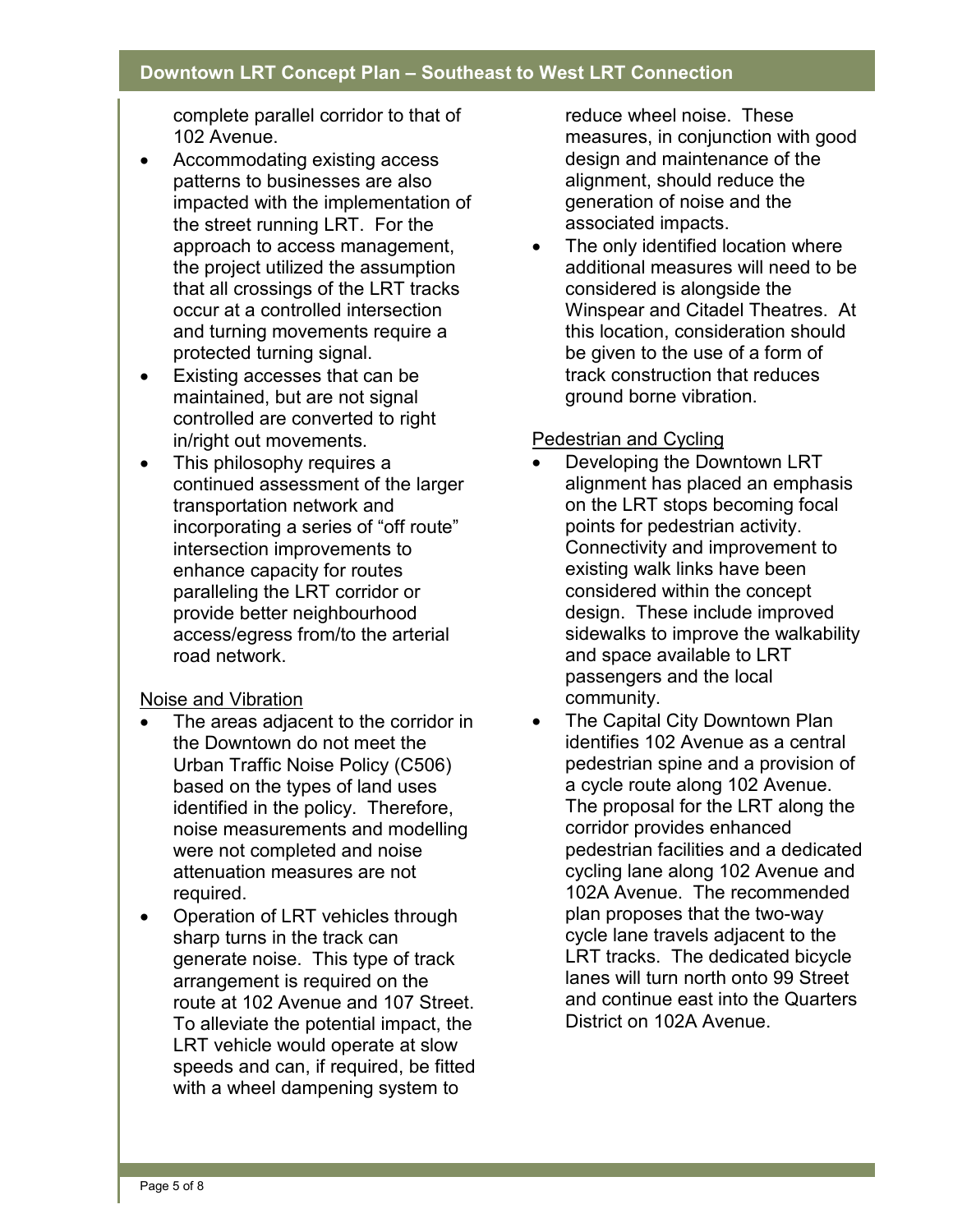#### Cost Estimates

• The conceptual cost estimate for the extension is approximately \$155 million in 2011 dollars. The estimated cost including inflation is approximately \$180 million based on completing construction by 2016. This estimate includes property acquisition, engineering, and construction administration. A cost breakdown is outlined in Attachment 3.

#### Land Use Opportunities

- The Downtown LRT is a catalyst project within the Capital City Downtown Plan and as such, the corridor and the recommended LRT alignment has been developed to support the four following policies of the Capital City Downtown Plan:
	- Sustainable
	- Vibrant
	- Well-Designed
	- Accessibility
- The recommended LRT alignment will help support development along the corridor, such as at Grant MacEwan University and NorQuest College. The 107 Street and 106/105 Street stops are both centred on areas of the Downtown that are currently less well developed, which should increase the desirability of development around these two locations, helping to generate development within the Warehouse/Campus District.
- The location of the 107 Street stop will offer the City with the opportunity to encourage Transit Oriented Development in combination with the LRT stop.

#### **Policy**

LRT planning and construction is consistent with policies identified in the Transportation Master Plan.

#### **Corporate Outcomes**

LRT planning and construction aligns with the City's ten-year strategic goals of shifting its transportation mode and transforming Edmonton's urban form.

#### **Public Consultation**

- A public involvement process was completed in accordance with the Public Involvement Policy C513. Over 450 participants attended open houses, presentations, and small group meetings. A detailed outline of the public involvement activities and themes is outlined in Attachment 4.
- The process for the Downtown LRT Project included three major stages. In September 2010, a number of options were presented and discussed with a broad range of stakeholders at presentations and in small group meetings. This input was considered along with a technical study and the City's longterm policy goals to develop a draft LRT Concept Plan that was presented for further feedback through a questionnaire at an open house held in November 2010. After the draft plan was presented at the Transportation and Public Works Committee meeting in December 2010, further stakeholder consultation was completed with both internal and external stakeholders in early 2011. These consultations were in the form of in person meetings with key stakeholders. An information session was held on April 28, 2011,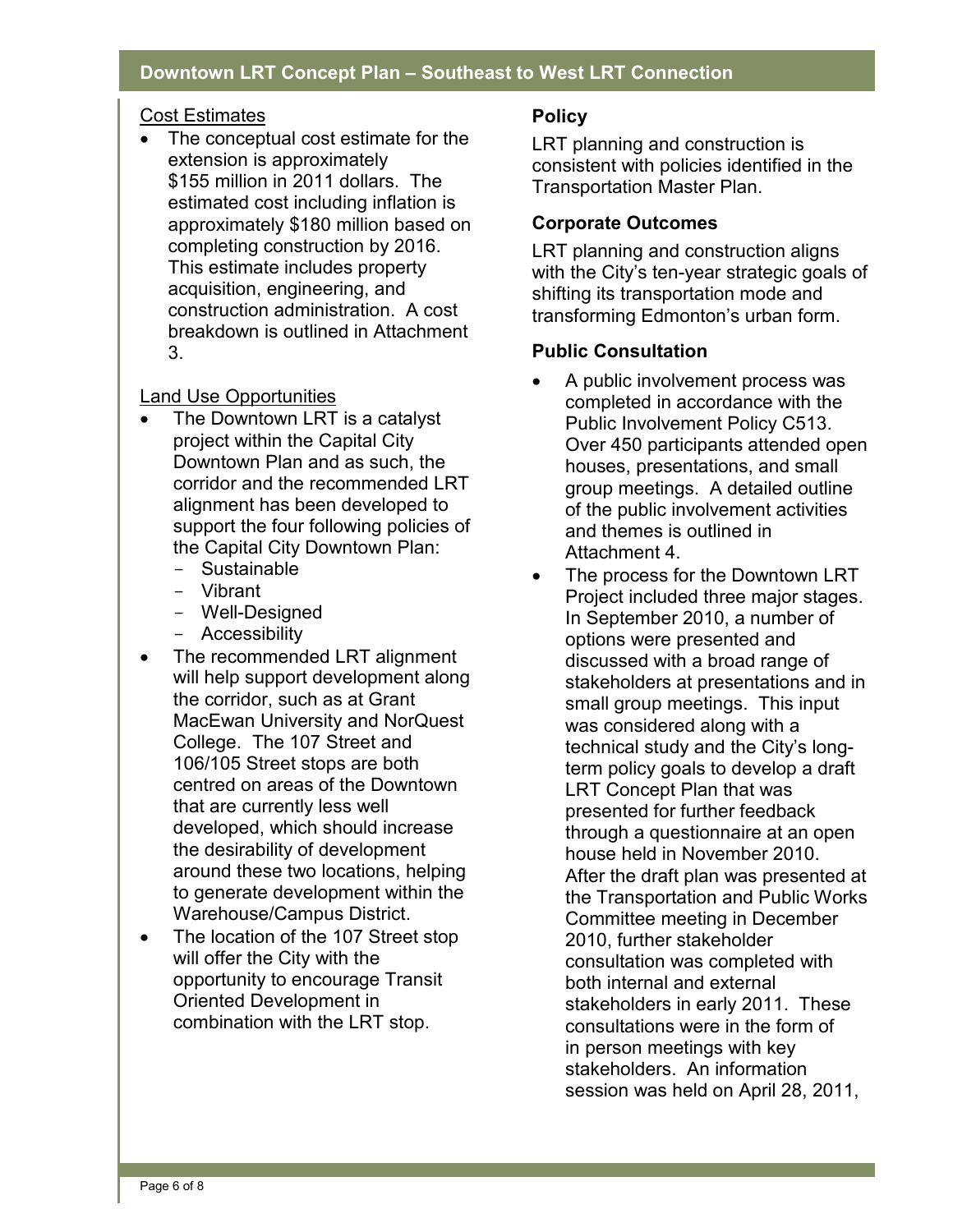where additional public input was received.

- Almost half of the respondents (47 percent) who completed the open house survey (November 2010) indicated they were satisfied with the draft LRT Concept Plan, 27 percent indicated they were neutral, and 26 percent indicated they were dissatisfied.
- The results from the April 28, 2011, information session showed that 72 percent of those that submitted questionnaires strongly agreed or agreed the information presented was useful and informative, 68 percent felt the information was easy to understand, and 52 percent agreed or strongly agreed they were able to find satisfactory answers to their questions. Twenty Five percent of the respondents indicated they were very satisfied or satisfied with the recommended LRT Concept Plan, 33 percent indicated they were neutral, and 33 percent indicated they were dissatisfied.
- Participants who were satisfied with the recommended LRT Concept Plan most frequently stated it was a good plan that was well balanced to consider the needs of many stakeholders, that the plan needs to move forward, and that they see benefits from reducing road capacity and enhancing pedestrian focus. Those who indicated dissatisfaction were most likely to be concerned about the impact of reduced roadway capacity on car and traffic congestion, and they noted concerns regarding stop locations and bus transit integration. As well, there were concerns about the chosen corridor of 102 Avenue.

• Issues raised through public involvement are similar to the previous LRT planning projects. These include concerns about noise, traffic, safety and community impacts. The information obtained through the consultation process helped refine the concept plan and develop appropriate mitigation measures.

#### **Budget/Financial Implications**

The budget for the West to Southeast LRT Extension, including the Downtown section, has not been identified in the Capital Budget. Administration has presented options to fund the construction of the West to Southeast LRT line which City Council is currently considering. The April 12, 2011, Southeast and West LRT Line - Source of Funding and Phasing Schedule, Finance and Treasury Department report 2011FS3879 was referred to City Council from Transportation and Public Works Committee without a recommendation. This report recommends a funding strategy for preliminary engineering and some land requirements for the Southeast to West LRT line.